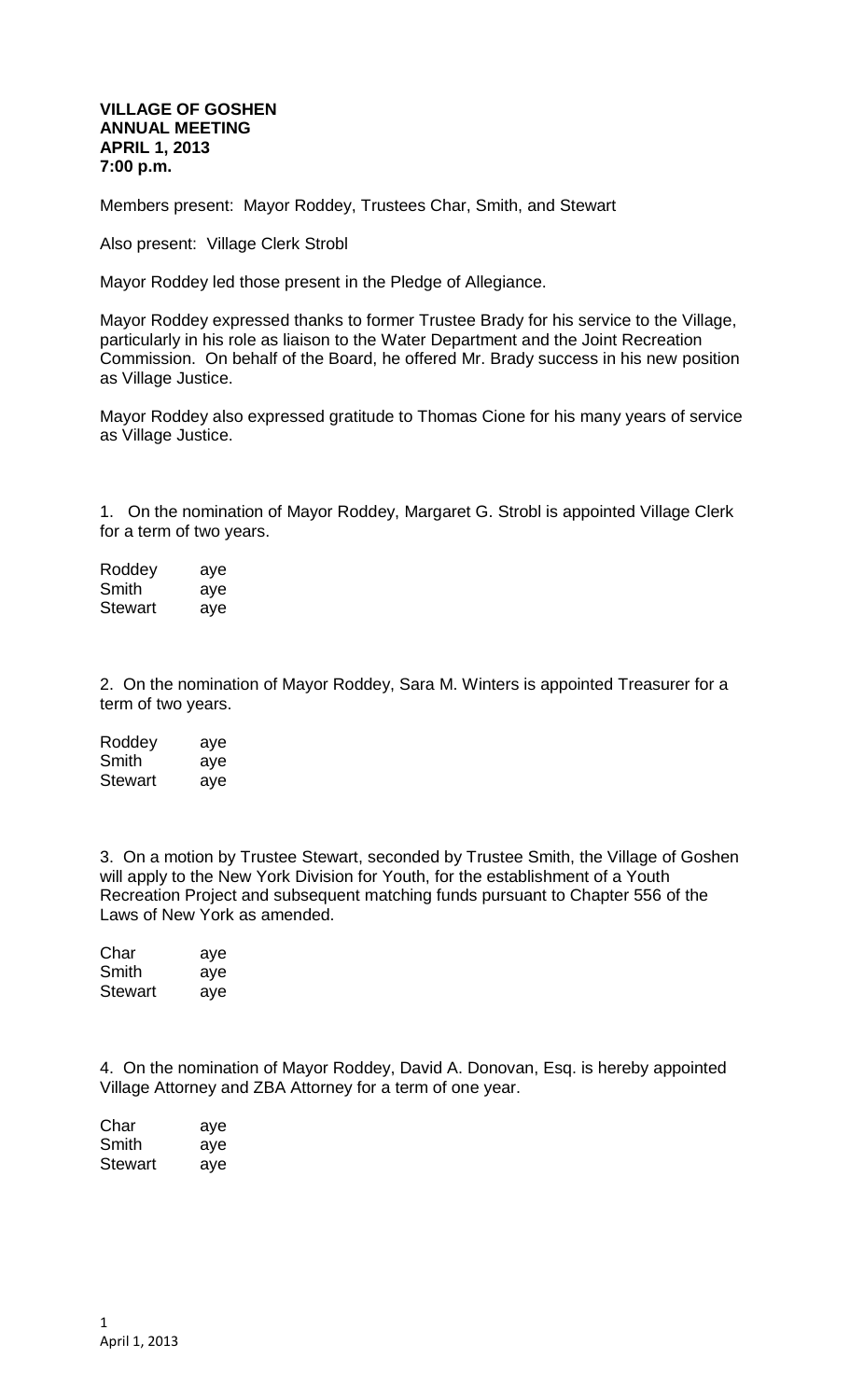5. On the nomination of Mayor Roddey, Michael Donnelly, Esq. is hereby appointed Planning Board Attorney for a term of one year.

Char aye Smith aye Stewart aye

6. On the nomination of Mayor Roddey, Lanc & Tully Engineering & Surveying, P.C. is hereby appointed Village Engineer for a term of one year.

Char aye Smith aye Stewart ave

7. On the nomination of Mayor Roddey, Margaret Strobl is hereby appointed Purchasing Agent for a term of one year.

| Char           | aye |
|----------------|-----|
| Smith          | aye |
| <b>Stewart</b> | aye |

8. On the nomination of Mayor Roddey, Margaret Strobl is hereby appointed Records Management Officer for a term of one year.

| Char    | aye |
|---------|-----|
| Smith   | aye |
| Stewart | aye |

9. On the nomination of Mayor Roddey, Sara Winters is hereby appointed Deputy Village Clerk for a term of one year.

Char aye Smith aye Stewart aye

10. On the nomination of Mayor Roddey, Karen Kosior is hereby appointed Village Registrar for a term of two years.

| Char    | aye |
|---------|-----|
| Smith   | aye |
| Stewart | aye |

11. On the nomination of Mayor Roddey, Karen Kosior is hereby appointed Village Tax Collector for a term of one year.

Char aye Smith aye Stewart aye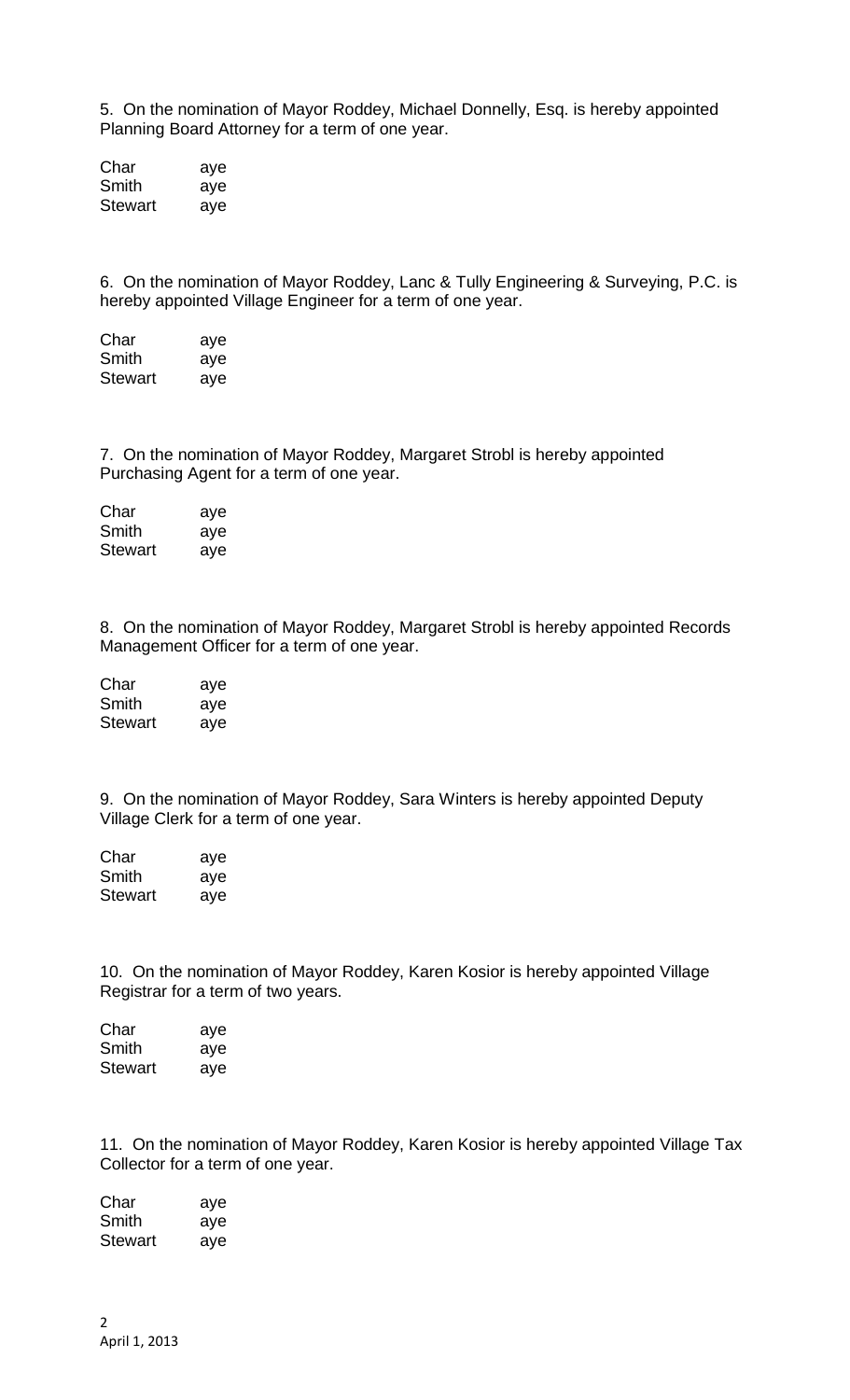12. On the nomination of Mayor Roddey, Kimberly Canterino VanHaaster is hereby appointed Acting Village Justice for a term of one year.

Char aye Smith aye Stewart aye

13. On the nomination of Mayor Roddey, Elaine McClung is hereby appointed to the Village of Goshen Planning Board for a term of 5 years. This term will expire in 2018.

Char aye Smith aye Stewart aye

14. On the nomination of Mayor Roddey, Wayne Stahlman is hereby appointed to the Village of Goshen Zoning Board of Appeals for a term of 5 years. This term will expire in 2018.

Char aye Smith aye Stewart aye

15. On the nomination of Mayor Roddey, Jason Wilson is hereby appointed to the Environmental Review Board for a term of 3 years. This term will expire in 2016.

Char aye Smith aye Stewart aye

16. On the nomination of Mayor Roddey, Edward Connor is hereby appointed Historian for a term of one year.

Char aye Smith aye Stewart aye

17. On the nomination of Mayor Roddey, Rebecca Lafargue is hereby appointed to the Ethics Board for a term of 3 years.

| Char    | aye |
|---------|-----|
| Smith   | aye |
| Stewart | aye |

18. On the nomination of Mayor Roddey, Elizabeth Drake is hereby appointed Dog Warden for a term of one year.

| Char    | aye |
|---------|-----|
| Smith   | aye |
| Stewart | aye |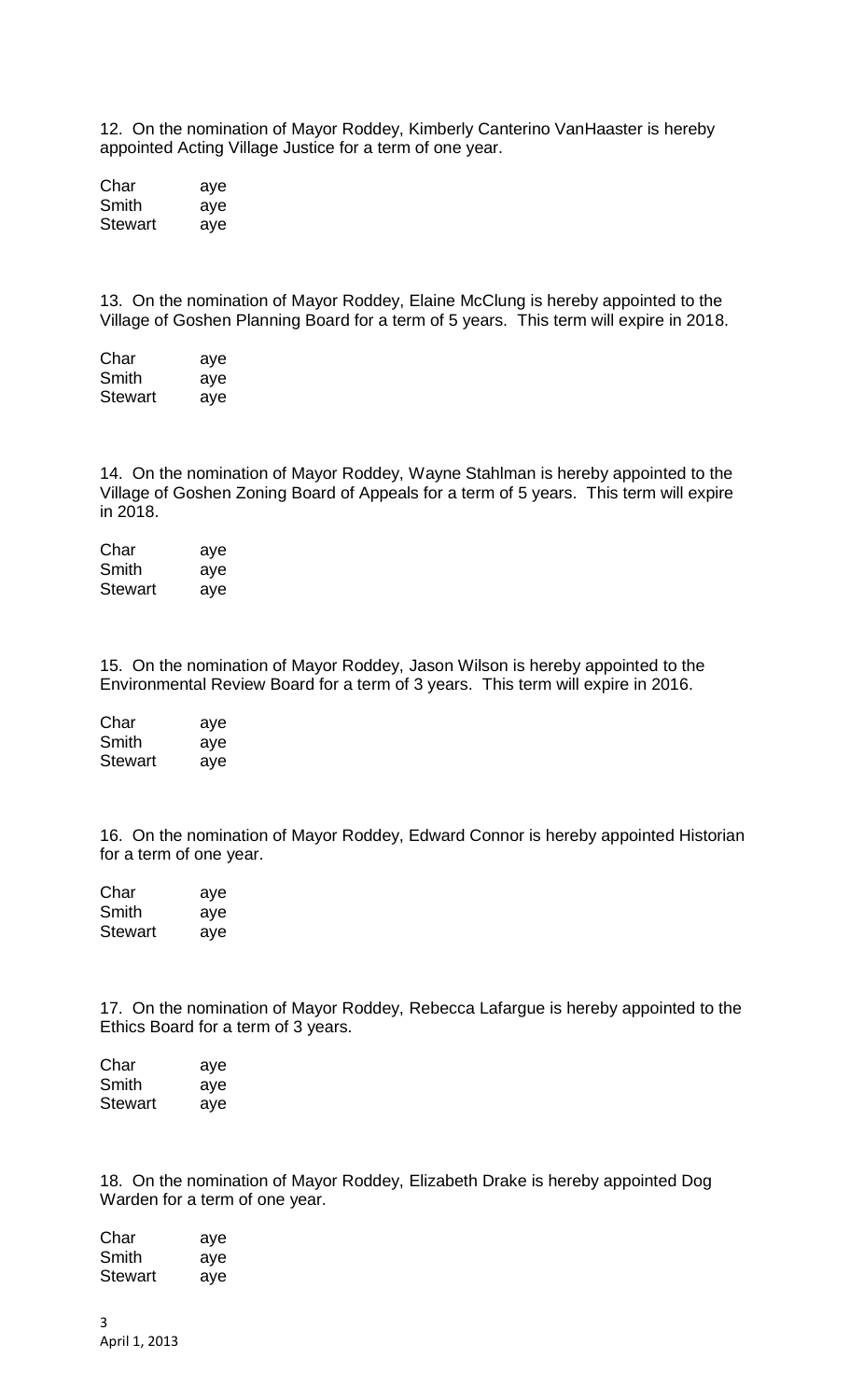19. On the nomination of Mayor Roddey, Trustee Smith, Trustee Char, Marcia Mattheus, Peter Patel, and Hilary Surfer are hereby appointed to the Community Forestry Council for a term of one year.

Char aye Smith aye Stewart aye

20. On the nomination of Mayor Roddey, the Goshen Independent is hereby named official Newspaper for one year.

Char aye Smith aye Stewart aye

21. On the nomination of Mayor Roddey, Chase Bank, Provident Bank, Orange County Trust Company, and M & T Bank Goshen offices are hereby named official depositories for the Village of Goshen for one year.

| Char           | aye |
|----------------|-----|
| Smith          | aye |
| <b>Stewart</b> | aye |

22. On a motion by Trustee Char, seconded by Trustee Smith, Village Board Meetings will be held on the second and fourth Mondays of the month beginning at 7:30 p.m., preceded by a work session at 7:00 p.m., when necessary. Village Board Work Sessions will be held the first and third Mondays of the month at 7:00 p.m., or on the fifth Monday, if necessary. In the event that a Work Session falls on a holiday, the Work Session will be held the following Thursday at 7:00 p.m., if necessary.

| Char    | aye |
|---------|-----|
| Smith   | aye |
| Stewart | aye |

23. On a motion by Trustee Stewart, seconded by Trustee Char, mileage for Village Employees shall be paid at the IRS standard prevailing rate, currently \$0.565 per mile.

| Char           | aye |
|----------------|-----|
| Smith          | aye |
| <b>Stewart</b> | aye |

24. On a motion by Trustee Char, seconded by Trustee Smith, payment in advance of audit is authorized on claims for public utility services, postage, freight, taxes, bank transfers, employee benefits, debt service, and express charges.

Char aye Smith aye Stewart aye